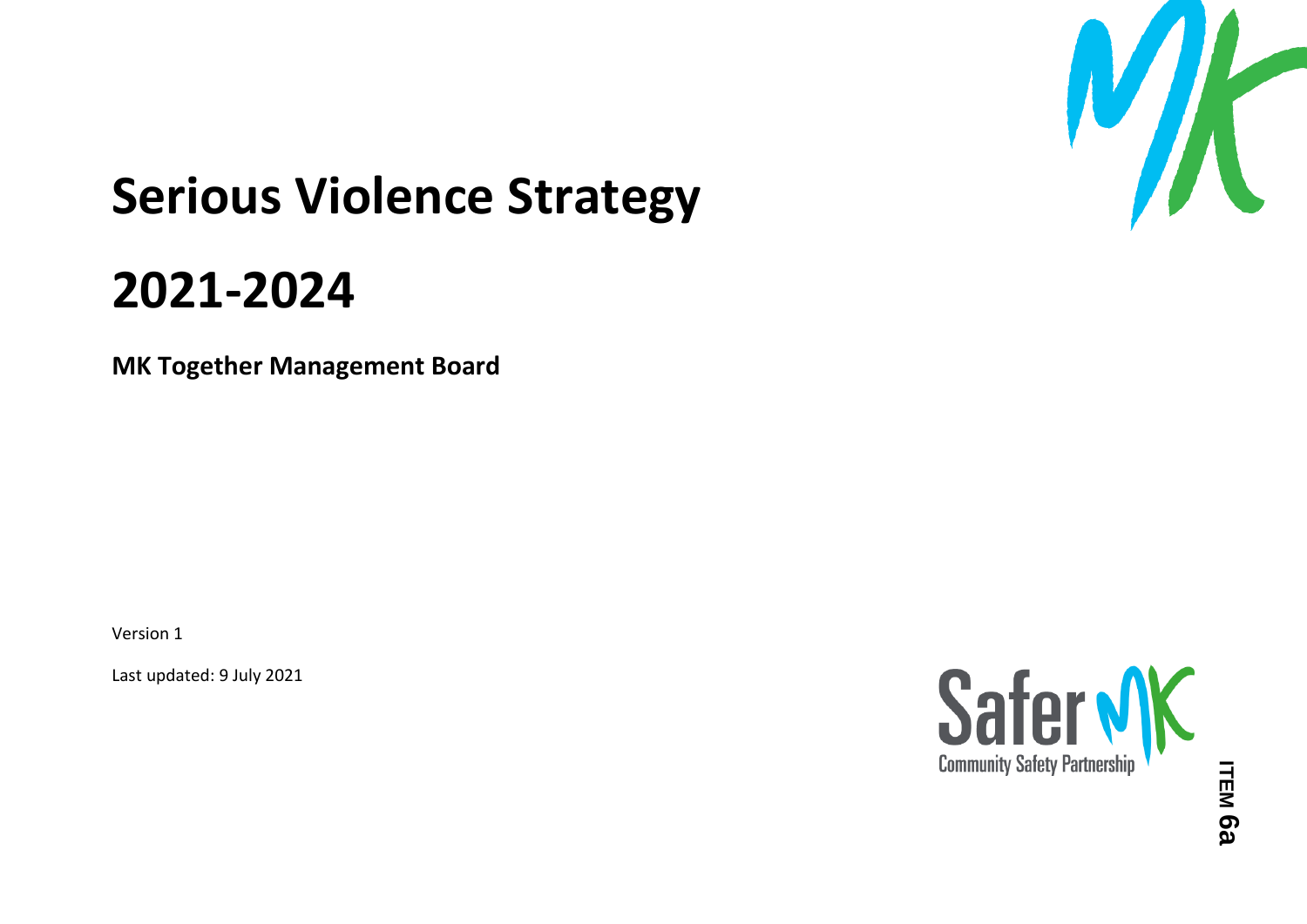### **Serious Violence Strategy**

#### **Background**

The Safer MK Partnership is the statutory Community Safety Partnership for Milton Keynes. It forms part of the wider MK Together Partnership arrangements for community safety, safeguarding and the promotion of health and wellbeing.

The Partnership recently published a refreshed community safety strategy for 2021/22 which highlighted the prevention and reduction of serious violence as a local priority.

Through our annual strategic assessment, we know that youth violence linked to possible gang activity is a growing concern for the local community, and that this activity is strongly linked to drugs lines. Prior to the pandemic, Milton Keynes along with other parts of the country had seen an increase in the levels of reported violence and the proportion of violence attributed to young people has increased.

#### **This strategy covers serious violence, by which we mean:**

- **Any incident in which a person of 25 or under is found in possession of a knife.**
- **An eligible incident with a weapon linked (bladed, non-bladed or firearms) including violence against the person, burglary, robbery, sexual offences, public order)**
- **Any incident of alleged GBH or more serious**
- **Any incident where a person 25 or under is alleged to be involved in PWITS or concerned in the supply of drugs.**

#### **Our plans to tackle serious violence**

This strategy sets our plans to tackle serious violence ahead of the forthcoming Serious Violence Duty. The strategy outlines a whole system approach to understanding and responding to the causes and consequences of serious violence. It has been developed in partnership with a focus on prevention and early intervention.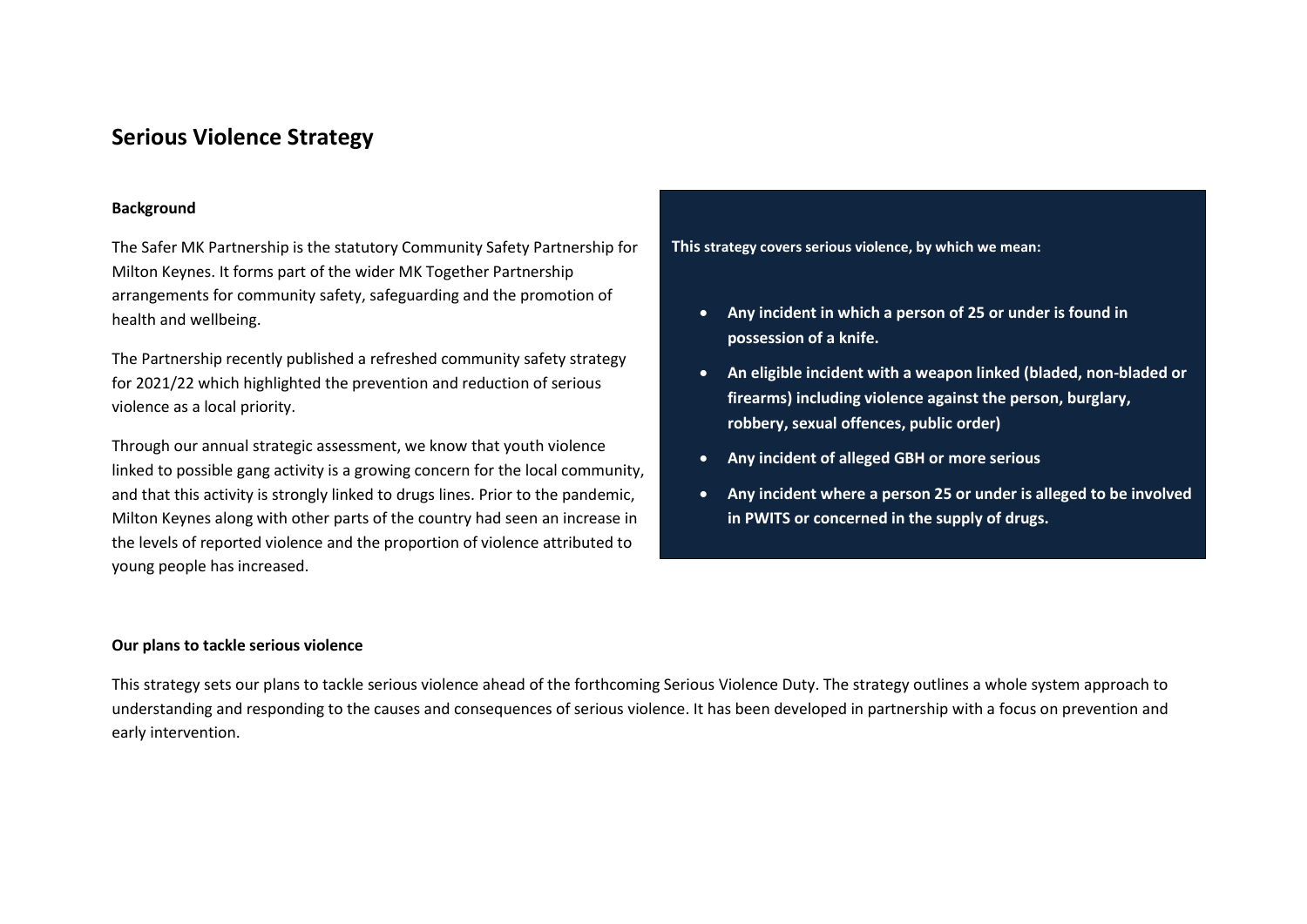|                | A. Governance                                                                                                                                                                                                       |                                                                                  |  |
|----------------|---------------------------------------------------------------------------------------------------------------------------------------------------------------------------------------------------------------------|----------------------------------------------------------------------------------|--|
|                | <b>Actions</b>                                                                                                                                                                                                      | <b>Suggested Activities:</b>                                                     |  |
| 1              | Agree approach utilising MK Together Partnership arrangements<br>as to which affiliated Boards and existing mechanisms will enable<br>progress to be made ensuring alignment with Safer MK strategic<br>priorities. | Consider at Tasking Board in the first instance to agree content<br>and approach |  |
| $\overline{2}$ | Agree reporting and monitoring arrangements of plan to ensure<br>progress or address issues of concern/delay.                                                                                                       | Consider quarterly monitoring at Assurance Board                                 |  |

|                | <b>B. Shared Information and Intelligence</b>                                                                                                                                                                                                                                                                 |                                                                                                                                                                                                                                         |  |
|----------------|---------------------------------------------------------------------------------------------------------------------------------------------------------------------------------------------------------------------------------------------------------------------------------------------------------------|-----------------------------------------------------------------------------------------------------------------------------------------------------------------------------------------------------------------------------------------|--|
|                | <b>Actions</b>                                                                                                                                                                                                                                                                                                | <b>Suggested Activities:</b>                                                                                                                                                                                                            |  |
| 3              | An understanding of the reasons why children go missing at both<br>individual and strategic level to inform the degree of convergence<br>or divergence with other factors affecting exploitation risks and<br>vulnerabilities.                                                                                | Explore through Risk Board, Strategic Exploitation Panel and<br>Multi Agency Safeguarding Hub (MASH)                                                                                                                                    |  |
| $\overline{4}$ | Multi agency information and intelligence is gathered and shared<br>to identify children who are vulnerable to exploitation, to map<br>hotspots, trends and risks in missing episodes, victim and<br>perpetrator identification and criminal activity involving exploited<br>children including County Lines. | TVP Violence Reduction Unit (VRU) working with Head of<br>Customer Data and Insight at MK Council to share data onto<br>Thames Valley Together platform. Partnership to agree what<br>information they would need to be presented back. |  |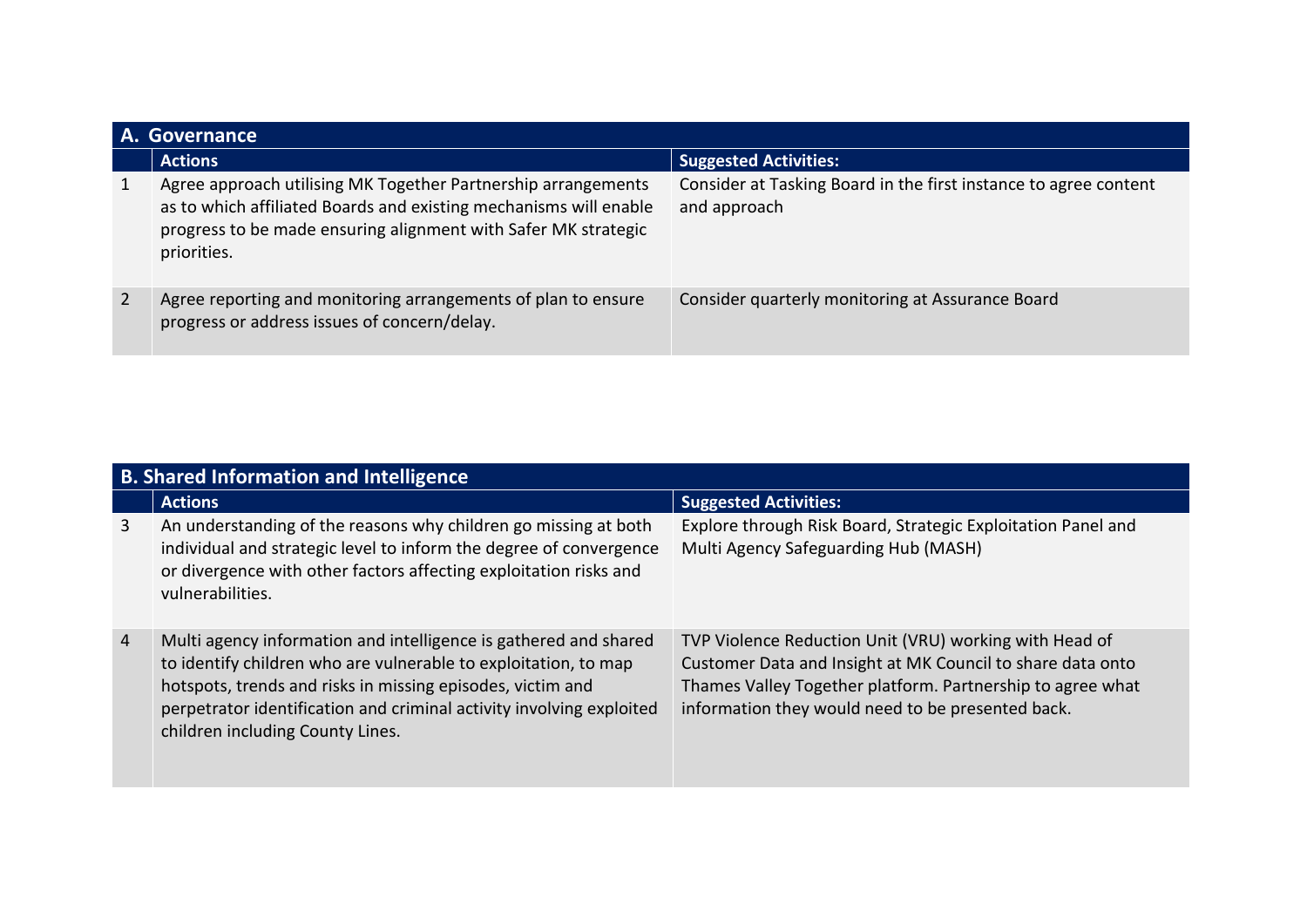|                | <b>B. Shared Information and Intelligence</b>                                                                                                                                                                                                                                                                                                                  |                                                                                                                                                  |  |
|----------------|----------------------------------------------------------------------------------------------------------------------------------------------------------------------------------------------------------------------------------------------------------------------------------------------------------------------------------------------------------------|--------------------------------------------------------------------------------------------------------------------------------------------------|--|
|                | <b>Actions</b>                                                                                                                                                                                                                                                                                                                                                 | <b>Suggested Activities:</b>                                                                                                                     |  |
| 5.             | Development of a vulnerability profile to include exploitation and<br>missing/exclusion incidents, that is regularly updated to enable<br>strategic opportunities to target individuals, locations or themes<br>where increased concerns have been identified.                                                                                                 | Evolving through CMET (Child Missing Exploitation Trafficked)<br>meetings and raised at Strategic Boards as necessary                            |  |
| 6              | Confidentiality must not prevent the sharing of information that<br>could safeguard a child. All agencies understand their<br>responsibility and have pathways for effective information sharing                                                                                                                                                               | MK Together Partnership arrangements regularly reviewed to<br>ensure agreement                                                                   |  |
| $\overline{7}$ | Vulnerabilities around key transitions are identified and<br>understood and partners take account of these in planning<br>appropriate responses to strengthen steps to safeguard those<br>individuals or groups identified as particularly vulnerable.                                                                                                         | Transition Board in place between Children and Adult Services -<br>requirement to ensure understanding of vulnerabilities across<br>partnerships |  |
| 8              | Effective information and communication is shared with other<br>Local Authorities and external partners to ensure that Milton<br>Keynes children placed in other areas, or moving regularly across<br>the Borough boundaries, and children from other local authorities<br>placed or housed in Milton Keynes are effectively safeguarded<br>from exploitation. | Processes embedded in Children's Safeguarding Unit for Out of<br>County placements and for children placed from other Local<br>Authorities.      |  |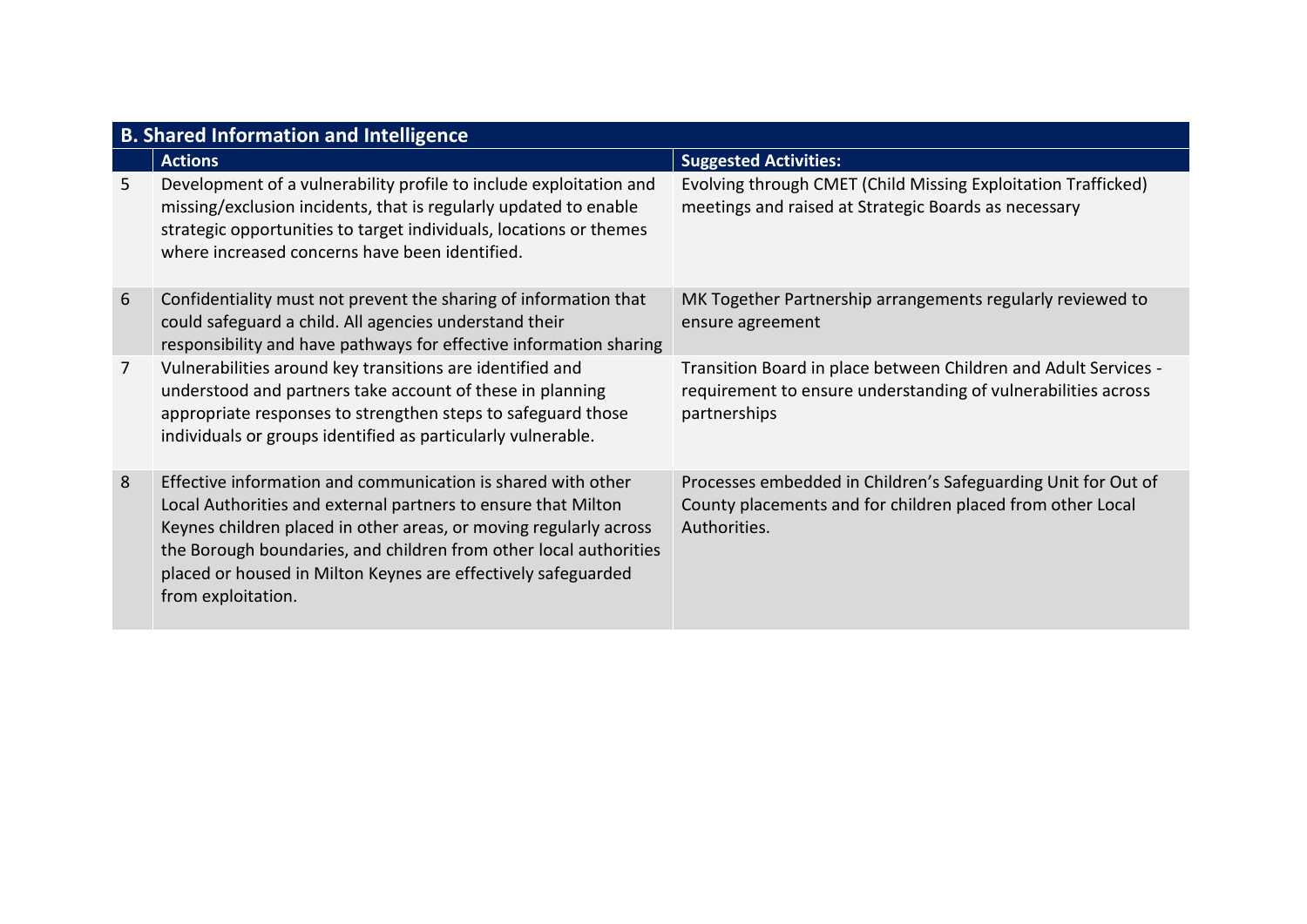|    | <b>C. Early intervention/prevention</b>                                                                                                                                                                                             |                                                                                                                                                                                                                                                                                                                                                                                                                                                                                                                                                                            |  |
|----|-------------------------------------------------------------------------------------------------------------------------------------------------------------------------------------------------------------------------------------|----------------------------------------------------------------------------------------------------------------------------------------------------------------------------------------------------------------------------------------------------------------------------------------------------------------------------------------------------------------------------------------------------------------------------------------------------------------------------------------------------------------------------------------------------------------------------|--|
|    | <b>Actions</b>                                                                                                                                                                                                                      | <b>Suggested Activities:</b>                                                                                                                                                                                                                                                                                                                                                                                                                                                                                                                                               |  |
| 9  | The safety of young people and vulnerable adults is prioritised<br>across the partnerships including partner agencies and<br>community leaders and that this is reflected and owned within<br>their respective strategic ambitions. | Ensure this is embedded in ongoing priorities of the Safeguarding<br>partners                                                                                                                                                                                                                                                                                                                                                                                                                                                                                              |  |
| 10 | A contextual safeguarding approach is used so that risks are<br>identified, understood and managed in the systems and context<br>in which they live, and recognise the valuable contributions of<br>their wider support networks.   | Contextual safeguarding approaches are being overseen by the<br>Children's Services Safeguarding Unit from June 2021 and any<br>learning to be progressed through involvement of Independent<br><b>Safeguarding Chairs</b>                                                                                                                                                                                                                                                                                                                                                 |  |
| 11 | All agencies adopt an early help intervention approach (Primary,<br>Secondary, Tertiary) for children at risk of experiencing adversity<br>to reduce the child's vulnerability to serious violence.                                 | Understanding and mapping of diversionary activities currently<br>available for young people in the primary, secondary and<br>tertiary space<br>Engaging with local disengaged young people. Multi agency<br>plan to deliver the services that young people want in hotspot<br>localities.<br>Drug diversion scheme.<br>Multi agency approach to delivery of appropriate support to<br>young people at risk in making informed and positive choices.<br>Joint partnership plan to reduce school exclusion.<br>Whole family support in place for those at risk of exclusion |  |
| 12 | Professionals, wider workforces, community and faith groups<br>staff are knowledgable in trauma informed practice to be able<br>to ideintify and respond effectively to those who are vulnerable.                                   | Training need? What does this look like in practice?<br>Staff are trauma informed and aware of the impact of adverse<br>childhood experiences on young people                                                                                                                                                                                                                                                                                                                                                                                                              |  |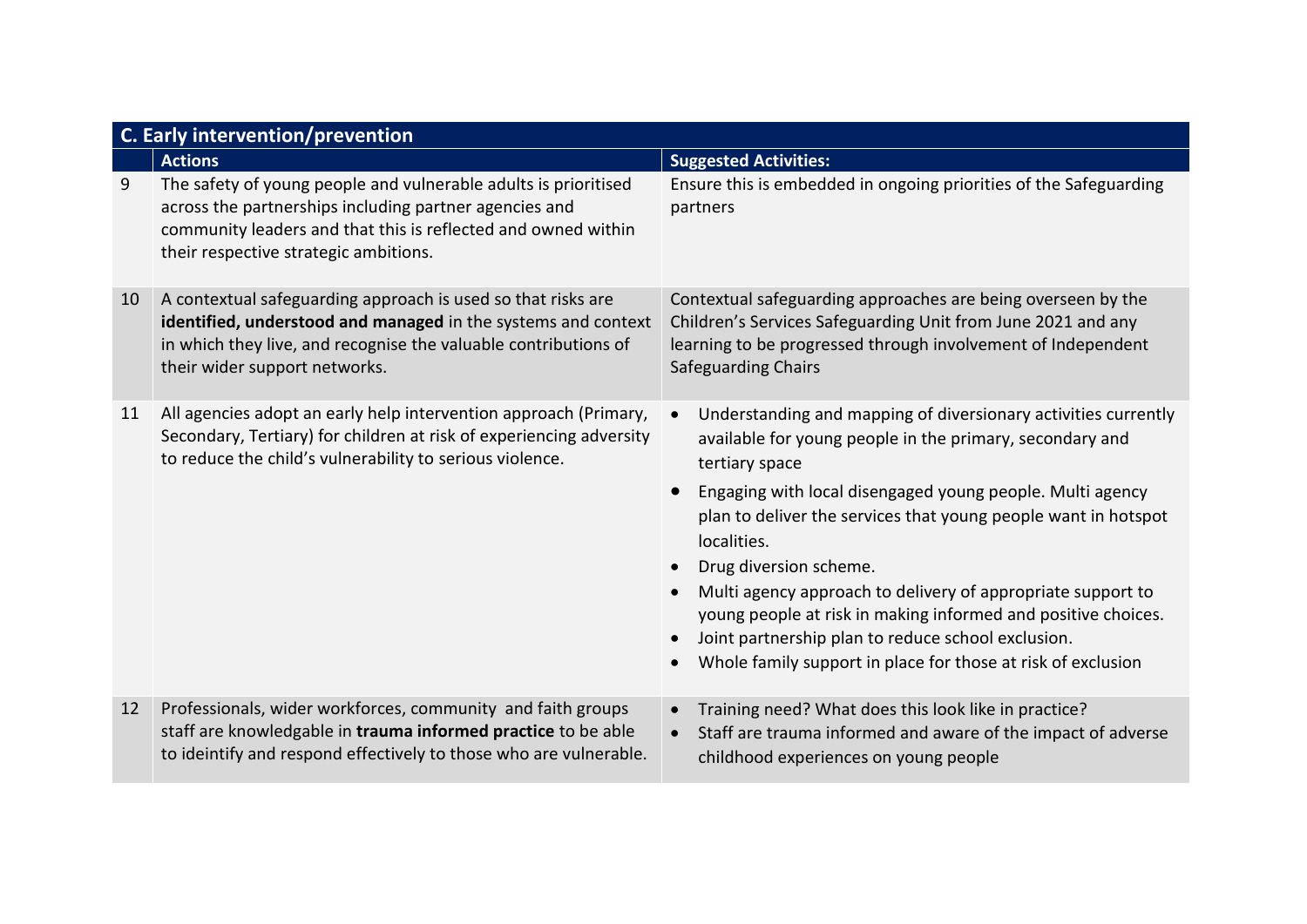| <b>C.</b> Early intervention/prevention |                                                                                                 |
|-----------------------------------------|-------------------------------------------------------------------------------------------------|
| <b>Actions</b>                          | <b>Suggested Activities:</b>                                                                    |
|                                         | Local systems and processes are responsive seeking to reduce<br>further trauma on young people. |

|    | <b>D. Drugs/County Lines</b>                                                                                                    |                                                                                                                                                                                                                                                                                                                                                                                                                       |  |
|----|---------------------------------------------------------------------------------------------------------------------------------|-----------------------------------------------------------------------------------------------------------------------------------------------------------------------------------------------------------------------------------------------------------------------------------------------------------------------------------------------------------------------------------------------------------------------|--|
|    | <b>Actions</b>                                                                                                                  | <b>Suggested Activities:</b>                                                                                                                                                                                                                                                                                                                                                                                          |  |
| 13 | Increase understanding and awareness of Drug lines running<br>through MK and develop disruption response                        | Multi agency strategy in place to tackle drugs and reduce harm<br>$\bullet$<br>Shared understanding and agreement of outcomes sought and<br>$\bullet$<br>processes to monitor performance<br>Local approach informed by relevant data and intelligence<br>$\bullet$                                                                                                                                                   |  |
| 14 | Develop proactive operations targeting identified individuals and<br>groups identified as engaged in county drug lines activity | Drug dealing organised crime gangs are mapped, scored and<br>appropriate management plans in place<br>Multiagency meetings/Information sharing, Tactical Tasking<br>$\bullet$<br>Coordination Group (TTCG)/Joint tasking meetings with systems<br>for prioritisation based on risk and monitoring.<br>Local Police plans in place to proactively target those county<br>$\bullet$<br>drug lines causing greatest risk |  |
| 15 | Ensure delivery on dangers of county lines and drugs with<br>school's curriculum                                                | Collaboration with schools in delivery of PHSE (Personal, Health,<br>$\bullet$<br>Social, Economic) approved packages for knife crime and County<br>Lines.                                                                                                                                                                                                                                                            |  |
| 16 | Review of commissioned services in relation to drug use.                                                                        | Shared understanding of available drug services and treatment<br>with identified pathways for referral.                                                                                                                                                                                                                                                                                                               |  |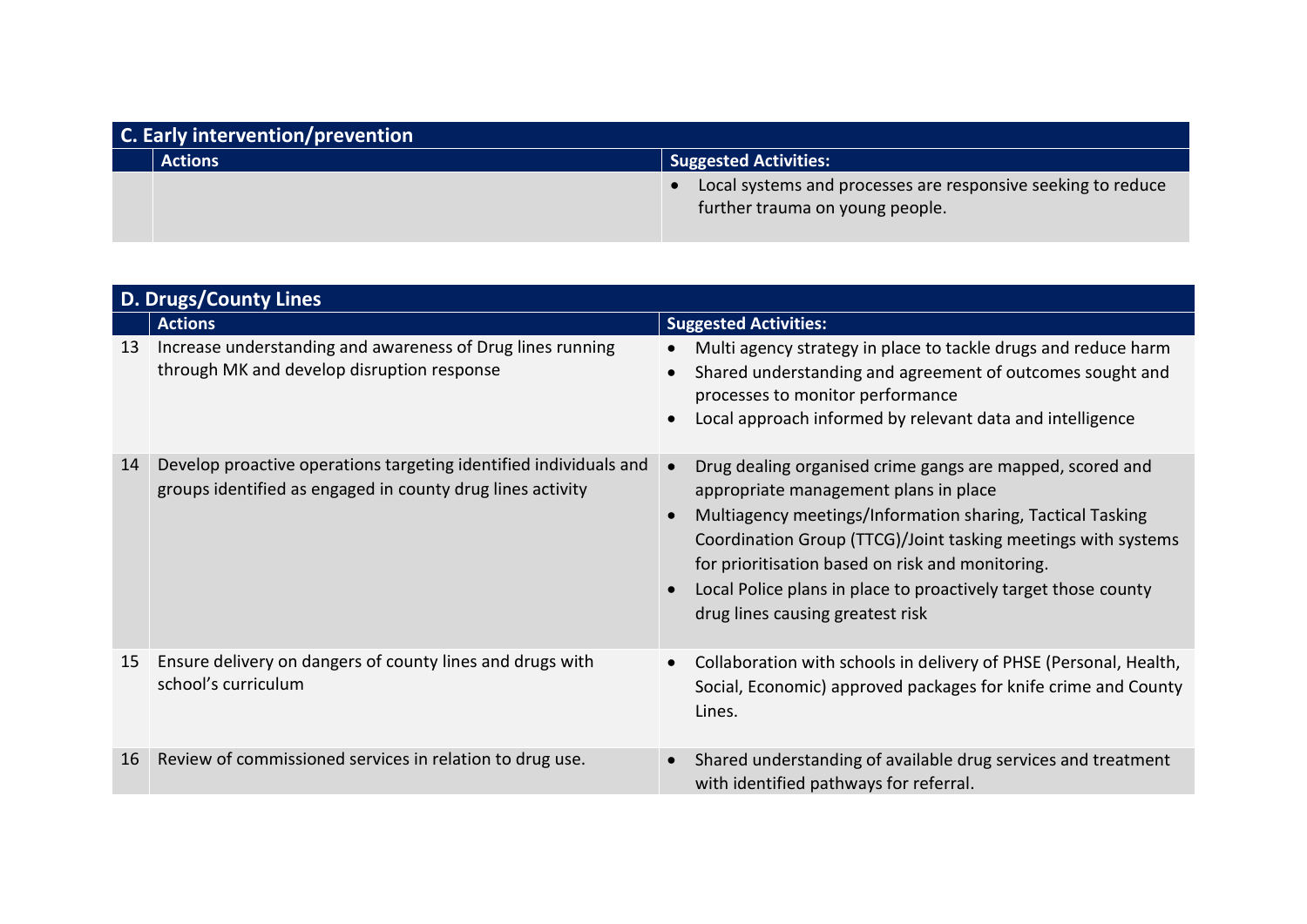|    | D. Drugs/County Lines                                                                                                                                           |                                                                                                                                                                                                                                                               |  |
|----|-----------------------------------------------------------------------------------------------------------------------------------------------------------------|---------------------------------------------------------------------------------------------------------------------------------------------------------------------------------------------------------------------------------------------------------------|--|
|    | <b>Actions</b>                                                                                                                                                  | <b>Suggested Activities:</b>                                                                                                                                                                                                                                  |  |
|    |                                                                                                                                                                 |                                                                                                                                                                                                                                                               |  |
| 17 | Strategic coordination of approaches to reduce vulnerability<br>informed by risk data and liaison with missing exploitation hubs.<br>MASH and relevant partners | Utilise focussed deterrence to identify and divert high-risk<br>$\bullet$<br>serious violence cohort.<br>Close co-ordination between social care, Youth Offending Team,<br>$\bullet$<br>Police and community diversion schemes to reduce identified<br>risks. |  |
| 18 | Develop a custody intervention process.                                                                                                                         | Agreed systems and processes to refer young people into the<br>MASH when identified or arrested as suspects for possession<br>with intent to supply offences.<br>Safeguarding and diversion opportunities identified in custody.                              |  |

|    | <b>E. Engagement and Community Support</b>                                                                                                                                                           |                                                                                                                                                                                                                                                                                                                                                                       |  |
|----|------------------------------------------------------------------------------------------------------------------------------------------------------------------------------------------------------|-----------------------------------------------------------------------------------------------------------------------------------------------------------------------------------------------------------------------------------------------------------------------------------------------------------------------------------------------------------------------|--|
|    | <b>Actions</b>                                                                                                                                                                                       | <b>Suggested Activities:</b>                                                                                                                                                                                                                                                                                                                                          |  |
| 19 | Enable the partnership approach to be informed by the voice of<br>the community and young people to improve equity and<br>inclusion.                                                                 | Consultation and shaping of approach with Independent<br>$\bullet$<br>Advisory Group (IAG) and partners<br>• Youth IAG in place and participating in development of approach<br>Community and lived experience representation at strategic<br>board level and informing approach<br>Social media engagement strategy to reach disengaged young<br>$\bullet$<br>people |  |
| 20 | Development and communication of key messages to the<br>community about knife crime and knife carrying. To include<br>clear signposting of where to go for help and referral routes for<br>services. | Shared partnership knife crime and serious violence<br>communication strategy                                                                                                                                                                                                                                                                                         |  |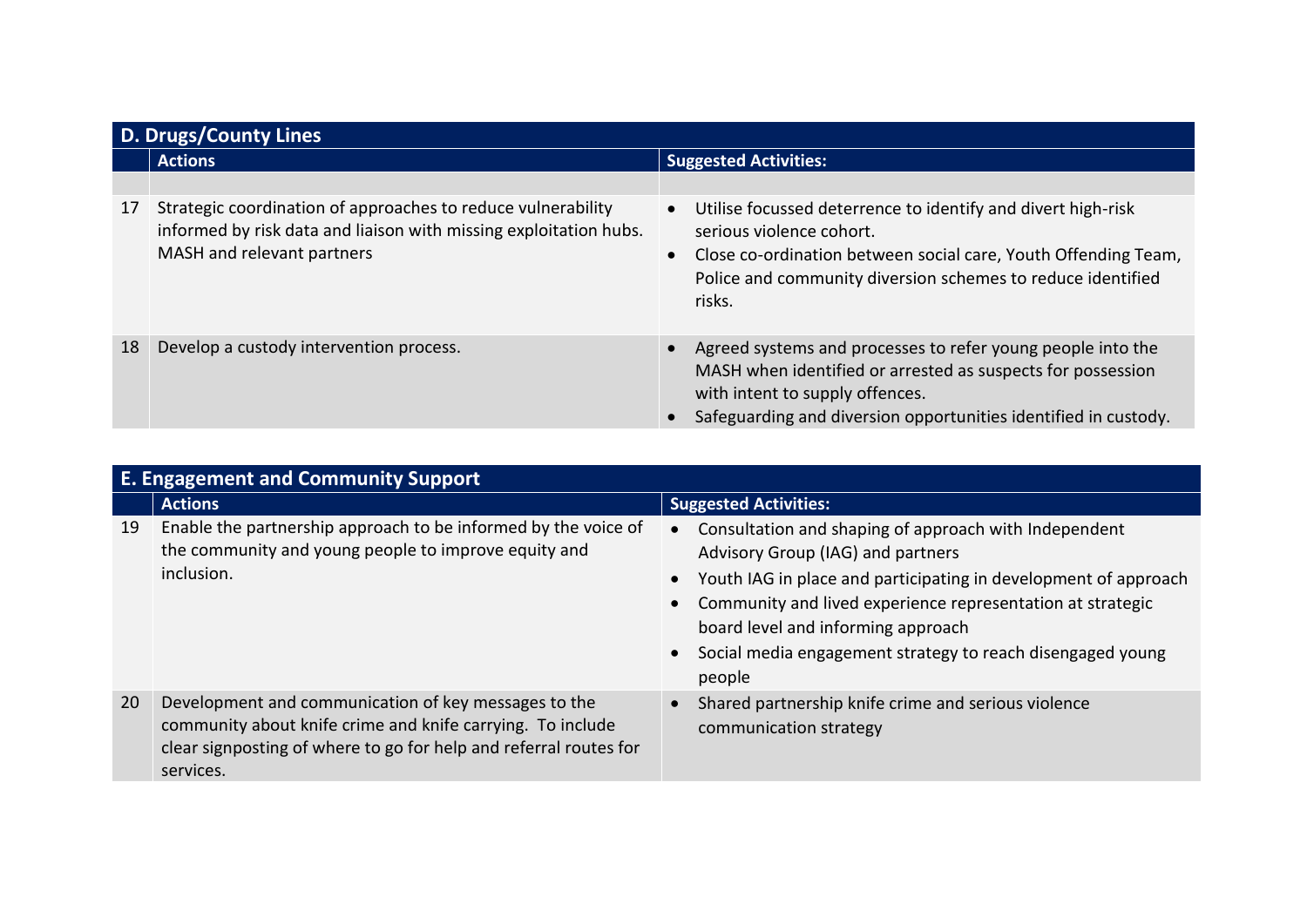|    | <b>E. Engagement and Community Support</b>                                                                       |                                                                                                                                                                                                                                                                                                                                                                                                                                                                                                                                                                                                                                             |  |
|----|------------------------------------------------------------------------------------------------------------------|---------------------------------------------------------------------------------------------------------------------------------------------------------------------------------------------------------------------------------------------------------------------------------------------------------------------------------------------------------------------------------------------------------------------------------------------------------------------------------------------------------------------------------------------------------------------------------------------------------------------------------------------|--|
|    | <b>Actions</b>                                                                                                   | <b>Suggested Activities:</b>                                                                                                                                                                                                                                                                                                                                                                                                                                                                                                                                                                                                                |  |
|    |                                                                                                                  | Focused communication and delivery strategy aimed at young<br>people to inform and educate young people of the risks and<br>consequences of knife crime and serious violence.                                                                                                                                                                                                                                                                                                                                                                                                                                                               |  |
| 21 | Engage with local communities and those most at risk of<br>violence.                                             | Neighbourhood Policing Teams working with Local Authority and<br>$\bullet$<br>Public Health England in engaging with local communities in line<br>with Neighbourhood Policing Guidelines.<br>Approaches in place to identify and engage with those young<br>$\bullet$<br>people most at risk of violence and listen to their needs and<br>concerns in shaping local delivery.<br>Utilisation of people with lived experience to effectively engage<br>$\bullet$<br>with disengaged young people<br>Community engagement programmes in place within identified<br>$\bullet$<br>local violence hotspots informed by local data and analytics. |  |
| 22 | Ensure local communities are enabled and empowered to be<br>part of the solution to violence reduction.          | Existing Neighbourhood Action Groups and Community Forums<br>$\bullet$<br>consulted and empowered to develop local solutions.<br>Local participatory budgeting programmes explored to enable<br>$\bullet$<br>local communities to develop solutions.<br>Local volunteer mentoring schemes developed to support young<br>$\bullet$<br>people on cusp of exclusion.                                                                                                                                                                                                                                                                           |  |
| 23 | Ensure local communities are enabled and empowered to<br>support those at the greatest risk of serious violence. | Development of community led navigator scheme in local<br>$\bullet$<br>Emergency Department, Hospital to support and divert those<br>involved in knife crime and serious violence.<br>Local community led 'interrupter' and mediation schemes.<br>$\bullet$                                                                                                                                                                                                                                                                                                                                                                                 |  |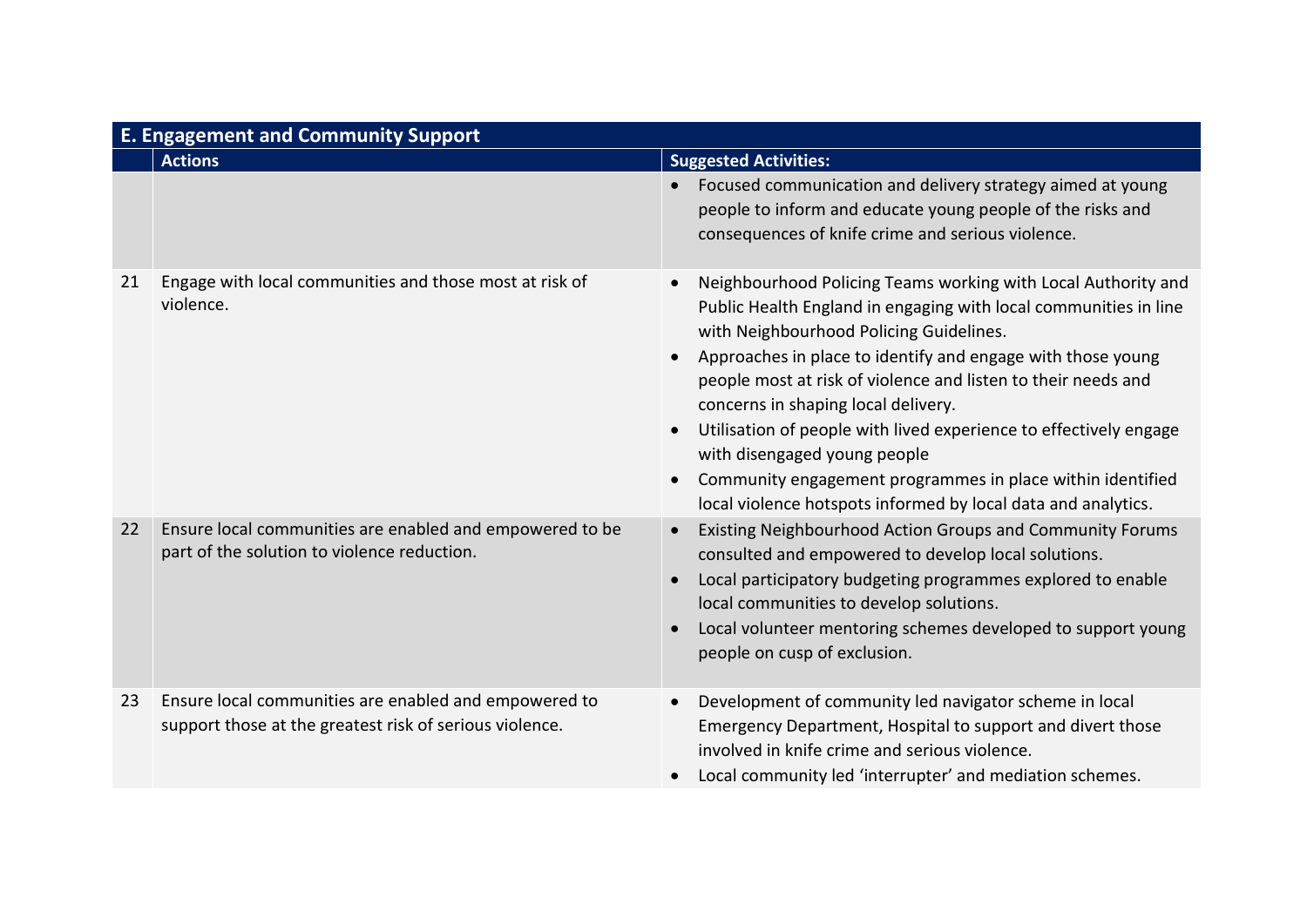| <b>E. Engagement and Community Support</b> |                |                                                                                     |
|--------------------------------------------|----------------|-------------------------------------------------------------------------------------|
|                                            | <b>Actions</b> | <b>Suggested Activities:</b>                                                        |
|                                            |                | Network of community led navigators working as a network of<br>resilience builders. |

|    | <b>F. Law Enforcement</b>                                                                                                                                                                                                    |                                                                                                                                                                                                                                                                                                                                                                                  |  |
|----|------------------------------------------------------------------------------------------------------------------------------------------------------------------------------------------------------------------------------|----------------------------------------------------------------------------------------------------------------------------------------------------------------------------------------------------------------------------------------------------------------------------------------------------------------------------------------------------------------------------------|--|
|    | <b>Actions</b>                                                                                                                                                                                                               | <b>Suggested Activities:</b>                                                                                                                                                                                                                                                                                                                                                     |  |
| 24 | Law enforcement (Police / Crown Prosecution Service),<br>Children's Social Care, Education, Housing, Youth Offending<br>Team and the voluntary sector proactivly use existing legislative<br>opportunities at their disposal | Staff have relevant knowledge and experience of antisocial<br>behaviour (ASB) legislation and civil injunctions with<br>interventions captured in auditable records (Risk management<br>Occurrences (RMO))<br>Multi agency systems and processes in place to utilise ASB<br>legislation and civil injunctions to reduce knife crime and<br>serious violence.<br>Gang injunctions |  |
| 25 | Local plans are in place to develop proactive operations<br>targeting identified individuals and groups engaged in knife<br>crime or serious violence.                                                                       | Multiagency meetings/Information sharing for example -<br>TTCG/Joint tasking meetings with partners.<br>Planned operations/week of action<br>Risk are understood and managed in the appropriate meetings<br>(Multi Agency Public Protection Awareness, Strategic<br><b>Exploitation Panel etc)</b>                                                                               |  |